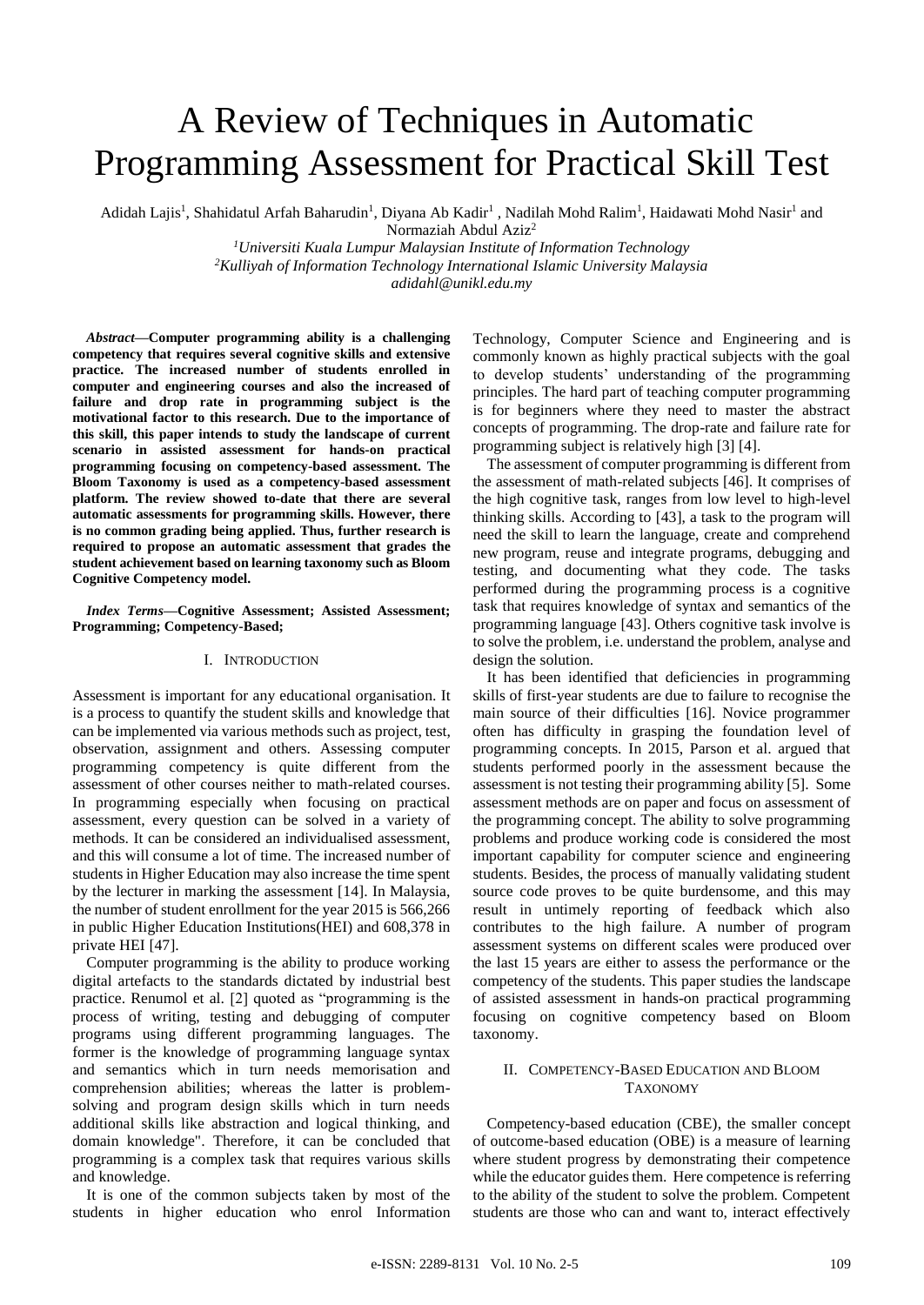with three kinds of environments posed by the sociallyascribed, self-selected, and self-developed roles they face upon graduation [17]. Therefore, CBE is based on a set of outcome that is derived from an analysis of student task.

OBE has been implemented at all levels of tertiary education since the year 2008 [1]. It covers three learning domains; Psychomotor, cognitive, and effective domain and has been implemented in various modalities. Cognitive outcomes include a demonstrable acquisition of specific knowledge and skills in solving problems. An effective educational outcome is defined as learning outcomes that focus on "individual disposition, willingness, preferences, enjoyments …..." [6]. While psychomotor includes physical movement, coordination, and use of the motor-skill areas [18]. Evidence of the outcome is required to fulfil the shortage of the soft skill of an employee in the workplace [7] [8].

Bloom's (1956) Taxonomy of Educational Objectives relating to the cognitive domain has influenced many educationists over the years – more so than the companion volumes relating to the effective and psychomotor domains respectively [9] [19]. Bloom has defined six levels of cognitive domain: knowledge, comprehension, application, analysis, synthesis, and evaluation. Figure 1 shows the different level of Bloom Taxonomy with its behaviour.



Figure 1: Bloom Taxonomy and its behaviour

This taxonomy has been taken as a basis for analysing the students' learning competence. It has been applied to structuring assessment for the computer science [20], to compare the difficulty of the cognitive level for computer science subjects [21] and also to plan of the assessment of programming [23]. In the year 2010, Alaoutinen and Smolander [50] also have studied a simple student selfassessment tool that uses Bloom's Revised Taxonomy as the base scale. This tool has help student in their learning and provides the teacher with the level of knowledge gained by the student. Thompson et al. [24] have discussed in detail in the cognitive domain in programming. The summary on the cognitive level, the programming assessment competence and the task in programming subject are shown in Table 1.

## III. REVIEWS OF TECHNIQUES IN AUTOMATIC PROGRAMMING ASSESSMENT

In general, there are two approaches to automate assessment in programming subjects; static and dynamic. Static approach checks and analyses the source code without executing the program [25] and being used to assess the programming style, syntax and semantic error, software metric analysis, structural similarity analysis, keyword detector, plagiarism detection and also diagram analysis. Dynamic analysis is an assessment based on the execution of the program. It is used to assess the programming errors, the design of the program, the software metrics and also to assess the style of programming. Further explanation can be found in the following topics.

Table 1 Cognitive Assessment for Programming Subjects

| Cognitive<br>Level | Competence<br>[35]                                                                                                  | Task in Programming [24]                                                                                                                                                                 |
|--------------------|---------------------------------------------------------------------------------------------------------------------|------------------------------------------------------------------------------------------------------------------------------------------------------------------------------------------|
| Knowledge          | Able to list related<br>command<br><b>or</b><br>concepts                                                            | Identify<br>particular<br>a<br>construct<br>the<br>codes.<br>in<br>recognise<br>the<br>implementation and recall<br>learning<br>material<br>anv<br>learned earlier.                      |
| Comprehension      | Able<br>explain<br>to<br>the<br>what<br>command/concepts<br>mean and able to<br>apply an example<br>similar problem | Able to translate an<br>algorithm form one to<br>another and to explain and<br>present the concept                                                                                       |
| Application        | Able to list cases<br>when the<br>command/concept<br>can be used.                                                   | The algorithm and process<br>is known and can apply to a<br>familiar problem that has<br>not been solved in the same<br>data or context, or it is<br>applied to an unfamiliar<br>problem |
| Analysis           | Able to explain the<br>meaning of the<br>command/concept<br>in its context                                          | The code is divided into<br>and organise<br>parts<br>to<br>achieve an objective. The<br>component<br>critical<br>and<br>unimportant component are<br>identified.                         |
| Synthesis          | Able to ensure the<br>correct use of the<br>command/concept.                                                        | Testing is performed<br>to<br>determine whether the code<br>satisfies the requirements<br>and able<br>to suggest<br>$\alpha$ r<br>produce<br>better code<br>in<br>performing the task    |
| Evaluation         | Able to use the<br>command/concept<br>in problem-solving<br>without an<br>example.                                  | Suggest a new algorithm or<br>hypothesis<br>to solve<br>the<br>problem                                                                                                                   |

#### *A. Static Approach*

The semantic similarity-based approach is one of the static approaches being used to overcome drawbacks of the dynamic-based approach. The student program and the expert program are compared to calculate the semantic similarities. It evaluates how close a student's source code to an expert solution. However, it is not cost-effective when the size and the problem complexity increased, as it will consume higher processing time and memory requirement. Some examples of systems applying these approaches are FDA [55], ELP [12], SSBG [11] and AutoLEP [50], PETCHA [52].

Another static approached is the graph-based techniques. The code is represented as a graph with edges representing dependencies between different components of the program. The graph representation will provide abstract information that enables to assess the code quality by applying the software metrics. This approach has been applied in two different ways: graph transformation such as in [12][54] and graph similarity such as in [27][53].

Structural similarity analysis also uses this approach. The code is converted into pseudocode abstract. Pseudocode abstract is a representation of the basic algorithmic structure of the program. The student's abstract representation then is compared to the expert abstract representation [10].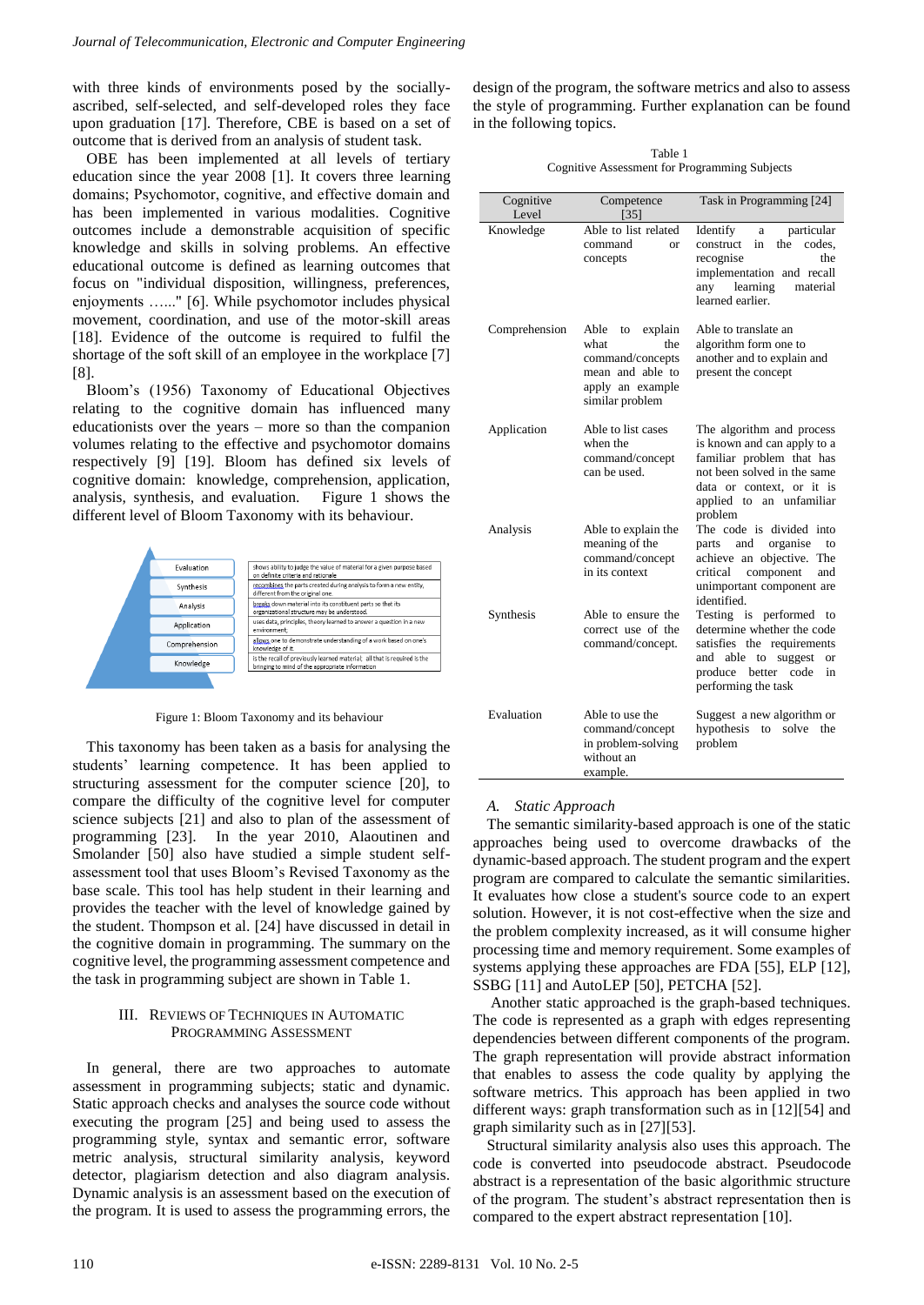However, in Non-structural similarity analysis, it is done by translating the students' and expert's code into the pseudocodes, and they are compared to find similarity percentage [32].

Moodle extension developed by Slovak University of Technology Bratislava [51] evaluates the submission of an assignment by compilation and static analysis. It also compares the functionality of the program with a model.

Machine learning algorithm such as Support Vector Machines and the decision tree are also used to classify code properties that lead to error [42]. In 2009, MacNish [38] applied breath-first search, clustering and neural network to identify logic errors of the program. Later, Matloobi [37] applied fuzzy logic to grade algorithm complexity and meaningful comments. Latest, Srikant and Aggarwal [36], developed a system to grade a programming skill by this algorithm based on assessment rubrics. The system will provide two scores on program-ability and program practices. Automata is an example of one system that is based on the hybrid approach of semantic analysis and machine learning algorithm and incorporated a taxonomy indicating basic, advanced and edge [45] in its programming assessment.

Besides all the mentioned techniques, software quality metrics also being employed in the assessment. It can be raw metric or computed metric. Raw metrics are simple counts of things like lines of code and inheritance depth. Computed metrics take one or more raw metrics and combine them to form another measurement. Table 2 shows the software quality metrics employed in the analysis.

Table 2 Software Quality Metrics in Static Analysis Approach

| Computed<br>Metric       | <b>Raw Metrics</b>                                            |  |
|--------------------------|---------------------------------------------------------------|--|
| Typographic              | Percentage of the following item; blank                       |  |
| metrics [33,64]          | lines, average white space per line,                          |  |
|                          | names with good length, comment lines,                        |  |
|                          | characters in comments.                                       |  |
|                          | Average characters per line and average<br>identifier length. |  |
| Program                  | Reserved words, assignment statements,                        |  |
| complexity [33]          | library and function calls, operators,                        |  |
|                          | loops and conditional statements,                             |  |
|                          | maximum depth of braces and brackets.                         |  |
| Program                  | Unused variables, re-declared variables,                      |  |
| structure [33]           | the variable used before set, used of value                   |  |
| [34][49]                 | return by a function, unused statement,                       |  |
|                          | unused pointer, incorrect declaration of a                    |  |
|                          | variable, comments compared to some                           |  |
|                          | functions, valid variable declaration                         |  |
|                          | locally or globally and some denotations                      |  |
|                          | that should be declared as constant.                          |  |
| Comments <sup>[37]</sup> | Meaningful comments reflect the code.                         |  |
| Algorithms [37]          | Some iterations, iteration, assignments,                      |  |
|                          | inline comments, and arrays.                                  |  |
| McCabe's                 | Measures and controls the number of                           |  |
| Cyclomatic               | paths through a program                                       |  |
| Complexity [39]          |                                                               |  |
| Halstead                 | Some unique operators, unique operands,                       |  |
| Complexity               | the total number of operators and                             |  |
| Measures [40]            | operands.                                                     |  |
| Reference Code           | It compares the CAM, LCOM3, RFC,                              |  |
| Value [48]               | and CC metrics of the assignments and                         |  |
|                          | reference code for deviations.                                |  |

#### *B. Dynamic Approaches*

Dynamic analysis is the assessment based on executing the program used to assess style, programming errors, software metrics, and even design. On top of that, the assessment process can be done by looking into a code structure (white-

box) or simply based on a functional behaviour of a program (black-box) [30]. It is the most well-known approach being employed in many programming assessment techniques [31]. Several systems apply this approach, such as Ceilidh[60], Mooshak [61], HoGG[62], PSGE [63] to name a few.

## *C. Hybrid Approaches*

This approach is a combination of static and dynamic to improve and overcome the drawbacks of both approaches. Some systems that hybrid are PECHA[52], Scheme-Robe [58], WebBot[57] and Web-CAT[56]. More recent ones are AutoLEP [50] and Quimera[59].

### IV. CONCLUSION

Several studies have applied Bloom for assessment but not focusing on hands-on or practical programming test. Bloom Taxonomy has been proved to help in to guide learning as it categorises thinking skills ranging from knowledge, the most basic skills up to creating, the highest thinking skills. It enables to identify the skill level of the student being assessed which thus help to improve his/her learning. The ability to solve programming problems and produce working code is very important, especially for computer and engineering students. With the increased number of students taking these courses, automated programming assessment helps to reduce the burden of manual assessment by the teachers, and at the same time able to improve the students' programming skills [64].

Based on the review focusing on the practical or hands-on assessment of programming subject, presently, most of the automatic assessment do not have a common grading model that refers to the learning taxonomy. This issue also has been argued by Caiza and De Alamo [65]. Therefore, further research must be done with the focus on the assessment of practical programming skill based on the learning taxonomy such as Bloom Cognitive Competency as a grading model.

#### ACKNOWLEDGEMENT

This research is supported by the Fundamental Research Grants Scheme (FRGS/1/2015/ICT02/UNIKL/02/2) financed by Ministry of Higher Education Malaysia.

#### **REFERENCES**

- [1] Mohayidin, Mohd Ghazali (2008). "Implementation of Outcome-Based Education in Universiti Putra Malaysia: A Focus on Students' Learning Outcomes". International Education Studies. 1(4). Retrieved 23 October 2014.
- [2] G, R.V., & Jayaprakash (2009). Classification of Cognitive Difficulties of Students to Learn Computer Programming.<br>A. McGettrick program-ability, (2005). "Grand challenges in
- [3] A. McGettrick program-ability, (2005). Computing: Education – A Summary", The Computer Journal Vol. 48
- [4] A. Robins et al., (2003). "Learning and Teaching Programming: A Review and Discussion", Computer Science Education Journal, Vol. 13
- [5] Parson, D., Wood, K. & Haden, Patricia, (2015). What are we doing when we assess programming?. Proceedings of the 17th Australasian Computing Education Conference (ACE 2015), Sydney, Australia, 27 - 30 January 2015
- [6] Gronlund, N.E. (2000). How to write and use instructional objectives. Toronto: Prentice-Hall
- [7] Clark, D. (2005) Softskills and E-learning. London: Epic Performance Improvement Limited.
- [8] MacLeod, A. (2000). The importance of soft skills in the current Canadian labour market. Sectoral and Occupational Studies Division of Human Resources Development Canada, April.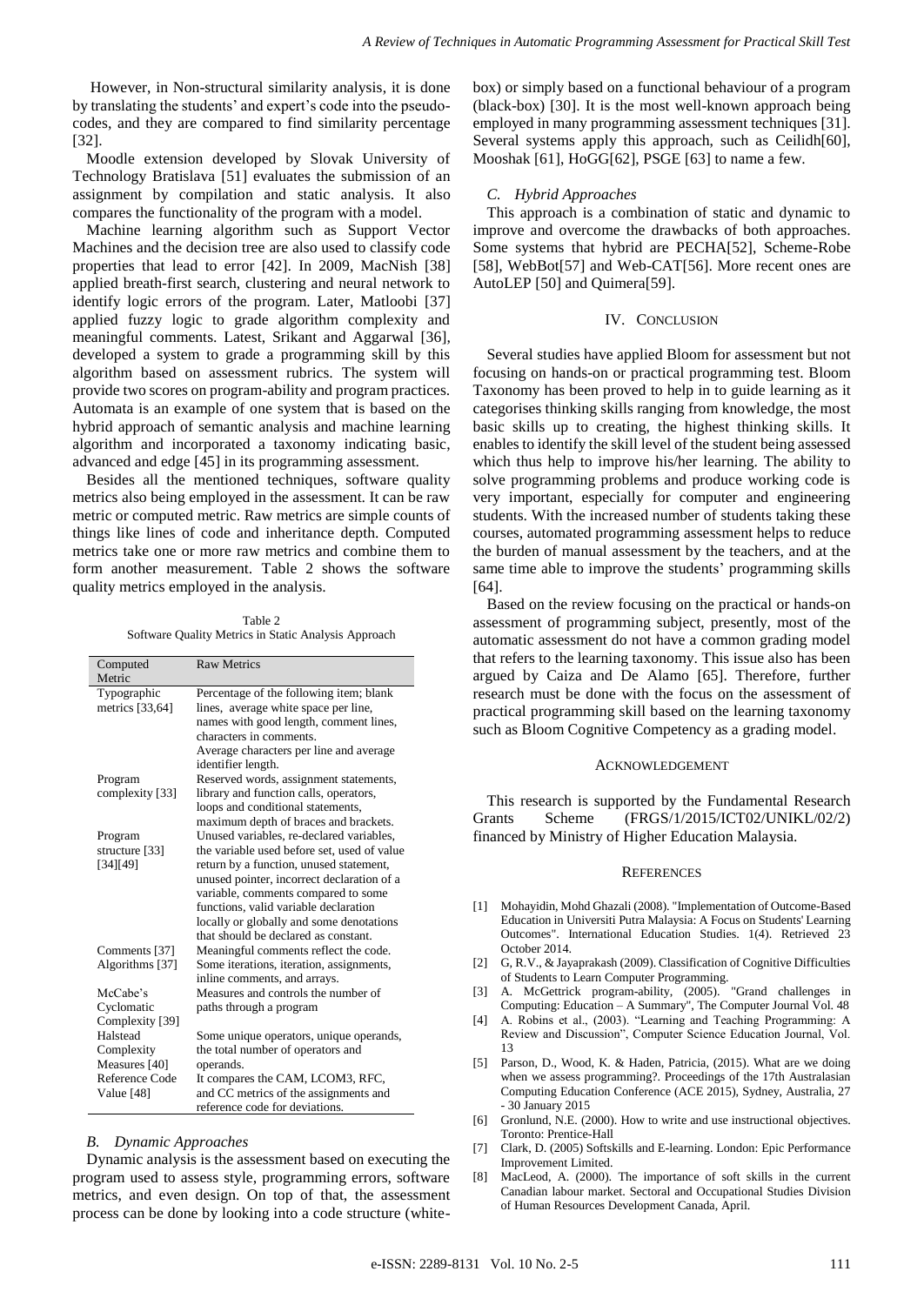- [9] Krathwohl, D. R., Bloom, B. S. & Masia, B. B. (1964). Taxonomy of Educational Objectives. [Handbook 2: Affective Domain]. London: Longman
- [10] Nghi Truong, Paul Roe, & Peter Bancroft. (2004). "Static Analysis of Students' Java Programs". Paper read at 6th Australian Computing Education
- [11] T. Wang, X. Su, Y. Wang and P. Ma, (2007). " Semantic Similarity-Based Grading of Student Programs," Information and Software Technology, Vol. 49, No. 2, 2007, pp. 99-107. doi:10.1016/j.infsof.2006.03.001
- [12] N. Truong, P. Bancroft and P. Roe, (2002). "ELP-A Web Environment for Learning to Program," Proceeding of the 19th Annual Conference of the Australasian Society for Computers in Learning in Tertiary Education, Vol. 19, Auckland, 8-11 December 2002, pp. 661-670.
- [13] Khirulnizam Abd Rahman, Syarbaini Ahmad & Md Jan Nordin (2007). The Design of an Automated C Programming Assessment Using Pseudo-code Comparison Technique. National Conference on Software Engineering and Computer Systems 2007, organized by Universiti Malaysia Pahang, Pahang, Malaysia.
- [14] Stephens D., Bull, J. E. and Wade, W. (2011). Computer-assisted assessment: suggested guideline for an institutional strategy. Online Learning. Part V: Online Assessment. London: Sage
- [15] Aizyl Azlee (2016). Coding to be in school curricula next year, says MDEC CEO, MalayMail Online, Retrieved: 20 July 2017, http://www.themalaymailonline.com/malaysia/article/coding-to-be-inschool-curricula-next-year-says-mdec-ceo
- [16] McCracken, M., Almstrum, V., Diaz, D., Guzdial, M., Hagan, D., Kolikant, Y. B.-D., Laxer, C., Thomas, L., Utting, I., and Wilusz, T., (2001). A multi-national, multi-institutional study of assessment of programming skills of first-year CS students. SIGCSE Bulletin 33(4), 125–180
- [17] James H. Block., (1978), 'The 'C' in CBE', Educational Researcher, 7(5), pp. 13-16.
- [18] Simpson E.J. (1972). The Classification of Educational Objectives in the Psychomotor Domain. Washington, DC: Gryphon House.
- [19] Harrow, A. (1972) A Taxonomy of Psychomotor Domain: A Guide for Developing Behavioral Objectives. New York: David McKay.
- [20] Lister, R. and Leaney, J. (2003), Introductory programming, criterion-referencing, SIGCSE '03: Proceedings of the 34th SIGCSE technical symposium on Computer science education , 143-147, ACM Press
- [21] Oliver, D., Dobele, T., Greber, M. and Roberts, T. (2004), This course has a Bloom Rating of 3.9. in Proceedings of the sixth conference on Australasian computing education - Volume 30 , Dunedin, New Zealand, 227-231, Australian Computer Society Inc
- [22] Lister, R., Adams, E.S., Fitzgerald, S., Fone, W., Hamer, J., Lindholm, M., McCartney, R., Moström, J.E., Sanders, K., Seppälä, O., Simon, B. and Thomas, L. (2004) A multi-national study of reading and tracing skills in novice programmers. Inroads - The SIGCSE Bulletin, 36(4). 119-150.
- [23] Shneider, E. and Gladkikh, O. (2006) Designing questioning strategies for information technology courses. Mann, S. and Bridgeman, N. eds. The 19th Annual Conference of the National Advisory Committee on Computing Qualifications: Preparing for the Future — Capitalising on IT, Wellington, 243-248, National Advisory Committee on Computing Qualifications.
- [24] Thompson, E., Luxton-Reilly, A., Whalley, J. L., Hu, M. and Robbins, P. (2008), Bloom's taxonomy for CS assessment. Proceedings of the Tenth Conference Australasian Computing Education (Wollongong, NSW, Australia, January 20-23, 2008), 155-161.
- [25] Ala-Mutka, K. M. (2005). A survey of automated assessment approaches for programming assignments. Computer science education, 15(2), 83-102.
- [26] N. Truong, P. Roe and P. Bancroft, (2004), "Static Analysis of Students' Java Programs," Proceedings of the 6th Conference on Australasian Computing Education, Vol. 30, p. 325.
- [27] K. A. Naude, J. H. Greyling and D. Vogts, (2010), "Marking Student Programs Using Graph Similarity," Computers & Education, Vol. 54, No. 2, pp. 545-561
- [28] Shuhida, Shuhida, Hamilton, M., D'Souza, D. (2009). A Taxonomic Study of Novice Programming Summative Assessment, Eleventh Australasian Computing Education Conference (ACE2009), Wellington, New Zealand, January 2009
- [29] Alaoutinen, S, & Smolander, K. (2010). Student self-assessment in a programming course using bloom's revised taxonomy. In Proceedings of the fifteenth annual conference on Innovation and technology in computer science education (pp. 155-159). ACM, New York, NY, USA.
- [30] Romli, R., Sulaiman, S., Zamli, K. Z. (2010). Automatic Programming Assessment and Test Data Generation a Review on its Approaches. Information Technology (ITSim), 2010 International Symposium, pp. 1186-1192
- [31] Fatima Al Shamsi, Ashraf Elnagar (2012). An Intelligent Assessment Tool for Students' Java Submissions in Introductory Programming Courses. Journal of Intelligent Learning Systems and Applications, 2012, 4, 59-69
- [32] Rahman, K. A., & Nordin, M. J. (2007). A review on the static analysis approach in the automated programming assessment systems.
- [33] Athanasios Tsintsifas. (2002). A Framework for the Computer Based Assessment of Diagram-Based Coursework. PhD thesis.
- [34] Michael Blumenstein, Steve Green, Ann Nguyen, and Vallipuram Muthukkumarasamy, (2004), GAME: A generic automated marking environment for programming assessment. In Proceedings of the International Conference on Information Technology: Coding and Computing (ITCC'04) Volume 2, pages 212–, Washington, DC, USA, 2004. IEEE Computer Society.
- [35] Alaoutinen, S, & Smolander, K. (2010). Student self-assessment in a programming course using bloom's revised taxonomy. In Proceedings of the fifteenth annual conference on Innovation and technology in computer science education (pp. 155-159). ACM, New York, NY, USA
- [36] Srikant, S., and Aggarwal, V. (2014). A system to grade computer programming skills using machine learning. In Proc. 20th ACM SIGKDD Intl. Conf. on Knowledge Discovery and Data Mining (Aug. 2014), 1887–1896
- [37] Roozbeh Matloobi, Michael Myer Blumenstein, and Steven Green. (2009), Extensions to generic automated marking environment: Game-2+.
- [38] Cara MacNish (2007). Longitudinal Syntactic Analysis of Laboratory Submission for Examining Problem – Solving Behavior, Advanced Learning Technologies , 2007, ICALT 2007, Seventh IEEE International Conference.
- [39] Susan A. Mengel and Vinay Yerramilli. (1999). A case study of the static analysis of the quality of novice student programs. SIGCSE Bull., 31:78–82, March 1999
- [40] Verifysoft Technology GmbH. Verifysoft (2010), Halstead metrics. http://www.verifysoft.com/en\_halstead\_metrics.html, June 2010.
- [41] Deek, F.P., & McHugh, J. (2000), Problem-solving methodologies and the development of critical thinking skills. Journal of Computer Science Education, 14(1-2), 6-12.
- [42] Brun, Y., & Ernst, M. D. (2004, May). Finding latent code errors via machine learning over program executions. In Proceedings of the 26th International Conference on Software Engineering (pp. 480-490). IEEE Computer Society.
- [43] Deek F. P., McHugh J. A. (1998), "A survey and critical analysis of tools for learning programming". Computer Science Education, Vol.8, n°2, p. 130-178
- [44] Secretary's Commission on Achieving Necessary Skills (SCANS). What work requires of schools A SCANS Report for America (2000).<br>Washington DC: US Labor Department. Washington DC: US Labor Department. http://wdr.doleta.gov/SCANS/whatwork/whatwork.pdf.
- [45] ASPIRINGMINDS (2017). AUTOMATA. Retrieved 23 July 2017 at http://www.aspiringminds.com/technology/automata
- [46] Brusilovsky, P. & Sosnovsky, S. (2005). Individualized Exercises for Self-Assessment of Programming Knowledge: An Evaluation of QuizPACK, Journal on Educational Resources in Computing (JERIC), 5(3), Article 6
- [47] Ministry Higher Education (2016). Malaysia Higher Education Blueprint 2015-2025, available at https://www.acu.ac.uk/events/perspectives/datin-siti-hamisahpresentation, 21 September 2017
- [48] Koyya, P., Lee, Y, & Yang, J. (2013). Feedback for Programming Assignments Using Software-Metrics and Reference Code, ISRN Software Engineering Volume 2013 (2013), Article ID 805963, 8 pages
- [49] Higgins, C. A., Gray, G., Symeonidis, P., Tsintsifas, A. (2005). Automated Assessment and Experiences of Teaching Programming. Journal on Educational Resources in Computing (JERIC), vol. 5, pp. 5.
- [50] Wang, T., Su, X., Ma, P., Wang, Y., Wang, K. (2011). Ability-trainingoriented Automated Assessment in Introductory Programming Course. Computer. Education, Elsevier, vol. 56, pp. 220-226
- [51] Jelemenská, K. Čičák, (2012). Improved Assignments Management in MOODLE Environment. INTED2012 Proceedings, pp. 1809-1817.
- [52] Queirós, R. A. P., Leal, J. P. (2012). PETCHA: A Programming Exercises Teaching Assistant. Proceedings of the 17th ACM Annual Conference on Innovation and Technology in Computer Science Education, pp. 192-197
- [53] Milena Vujoˇsevi´c-Janiˇci´c · Mladen Nikoli´c · Duˇsan Toˇsi´c · Viktor Kuncak (2012). Software Verification and Graph Similarity for